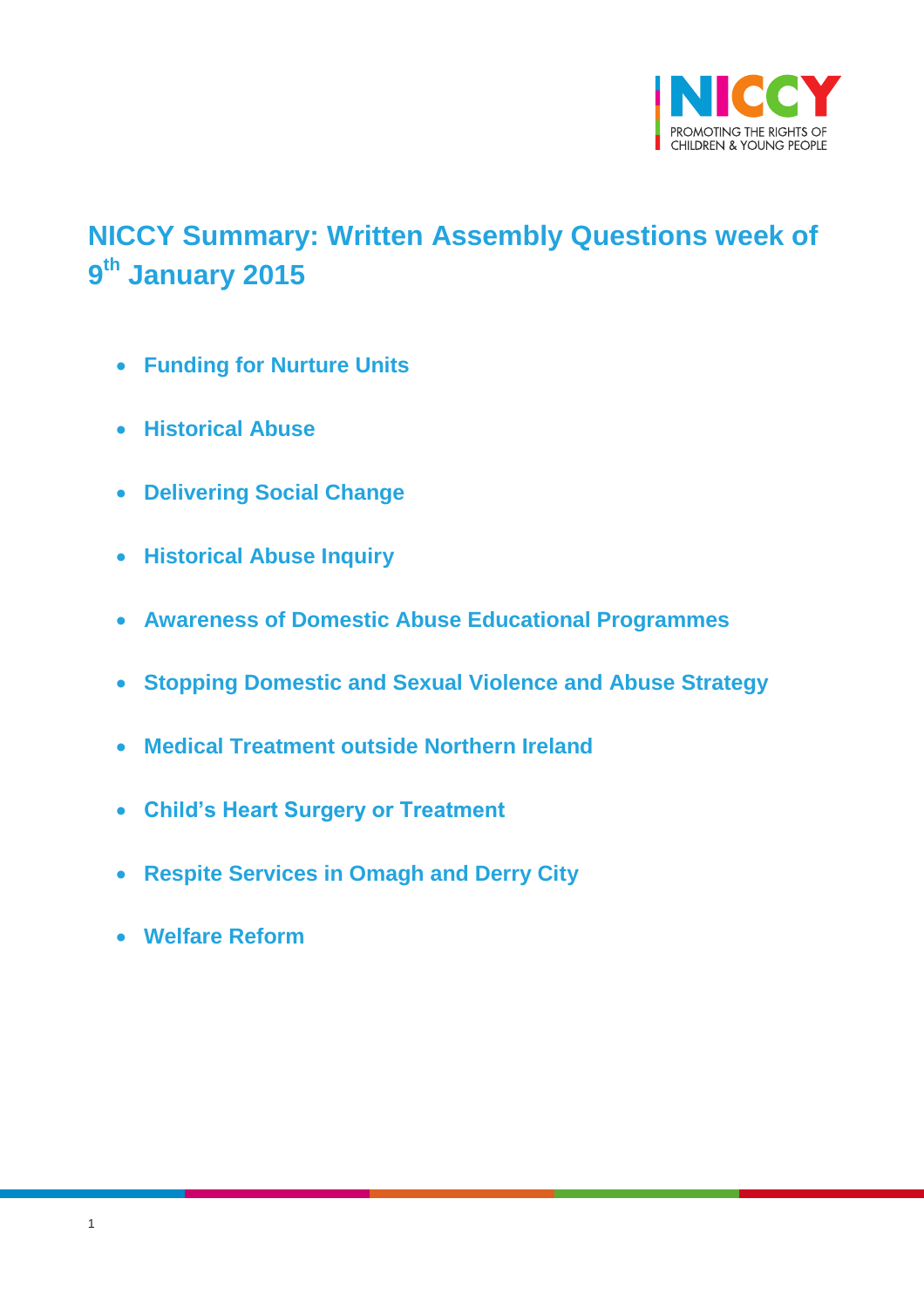

## **Office of First and Deputy First Minister**

### <span id="page-1-0"></span>**Funding for Nurture Units**

**Mr Peter Weir (DUP – North Down) -** To ask the First Minister and deputy First Minister to detail the level of funding provided by their Department to nurture units, in each of the last three years.

**Mr P Robinson and Mr M McGuinness:** The Nurture Units Programme is one of the six initial Delivering Social Change Signature Programmes, announced by us in October 2012.

Up to October 2014 Monitoring Round, we have allocated a total of £2.32m to the Nurture Unit Signature Programme, broken down in each of the last three financial years as follows:

- 2012/13£0.00m
- 2013/14£1.32m
- 2014/15£1.00m**\***
- \* As at October 2014

It is hoped that further funds will be allocated to this Signature Programme during the remainder of this financial year, and next. **(8th January)** [Back to Top](#page-0-0)

#### <span id="page-1-1"></span>**Historical Abuse**

**Mr Steven Agnew (GPNI – North Down) -** To ask the First Minister and deputy First Minister for an update on discussions with the Minister for Justice and Equality regarding the alleged historical abuse of children from Northern Ireland at Bethany Home and Westbank Orphanage in the Republic of Ireland.

**Mr P Robinson and Mr M McGuinness:** Our dialogue with the Minister for Justice, Equality and Defence, on this matter has been by way of correspondence.

We were heartened to note that the Taoiseach announced in June that Bethany Home would be included in the Commission of Inquiry into Mother and Baby Homes in the Republic of Ireland. The full scope of that Inquiry will not be known until its terms of reference are published. **(8th January)** [Back to Top](#page-0-0)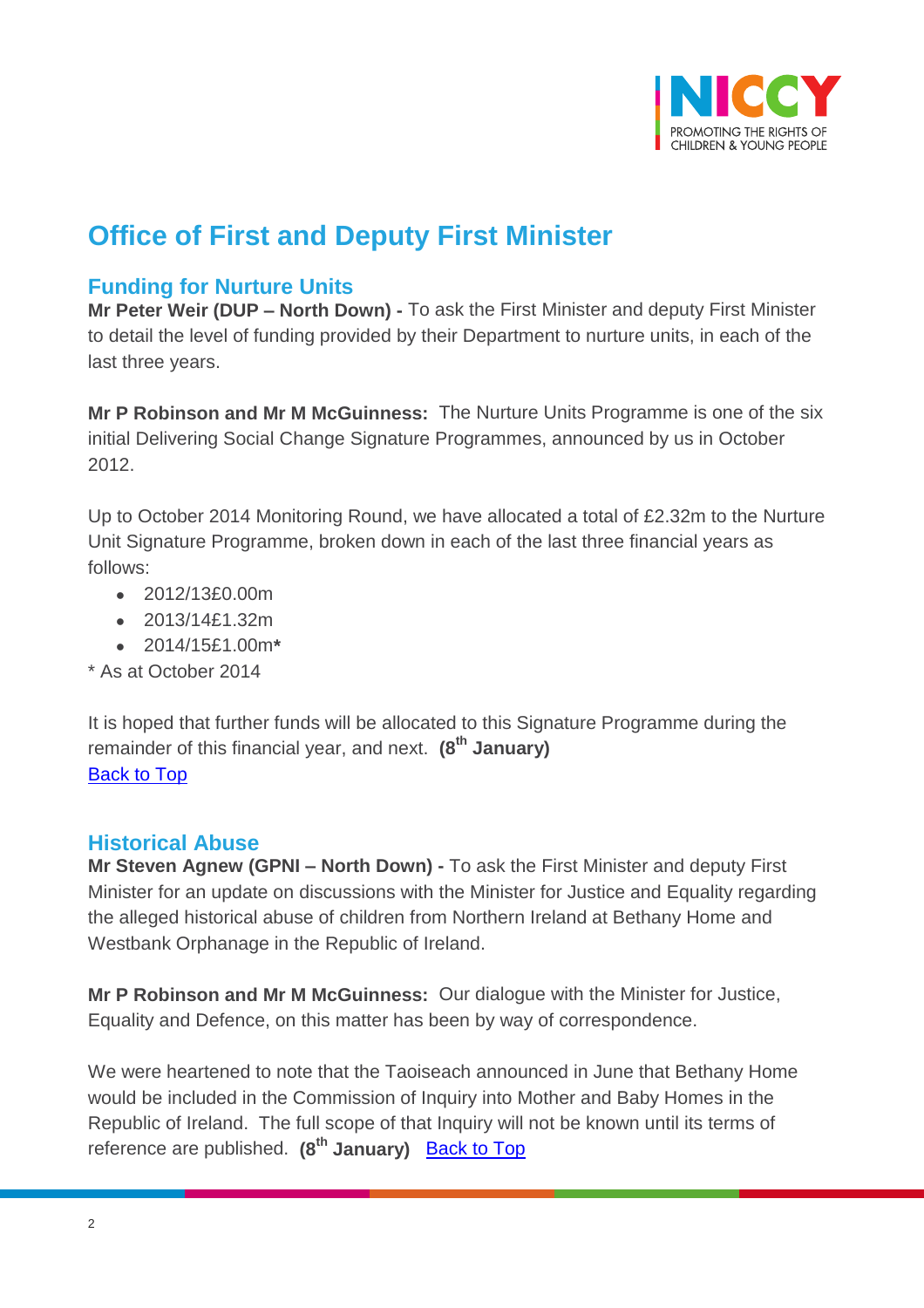

### <span id="page-2-0"></span>**Delivering Social Change**

**Mr Mike Nesbitt (UUP – Strangford) -** To ask the First Minister and deputy First Minister what is the estimated (i) resource; and (ii) capital Departmental Expenditure Limit required for 2015/16 in order to administer Delivering Social Change, broken down by project.

**Mr P Robinson and Mr M McGuinness:** In relation to the six Delivering Social Change Signature Programmes, announced by us in October 2012 and out of a currently known revenue budget of £14m, for 2015/16, it is proposed to allocate some £5.5m as follows;

- Literacy and Numeracy (DE) £2.9m
- Family Support Hubs (DHSSPS) £0.6m
- Parenting Support (DHSSPS) £0.3m
- Nurture Units (DSD/DE) £0.4m
- Social Enterprise Hubs (DSD/DETI) £1.3m

The full budget requirement has already been met in respect of DEL's Community Family Support Programme and no capital Departmental Expenditure will be incurred during 2015/16. **(8th January)**

#### [Back to Top](#page-0-0)

#### <span id="page-2-1"></span>**Historical Abuse Inquiry**

**Mr Mike Nesbitt (UUP – Strangford) -** To ask the First Minister and deputy First Minister whether funding is guaranteed to ensure the completion of the Historical Institutional Abuse Inquiry; and if so, to detail how much has been allocated for (i) the remainder of the current budget year; and (ii) 2015/16.

**Mr P Robinson and Mr M McGuinness:** The Historical Institutional Abuse Inquiry has been carefully planned and costed to ensure that it meets the needs of victims and survivors and fulfils its Terms of Reference. Funding for the Inquiry has been ring-fenced centrally.

The current estimated cost of the Inquiry is £15.7million. The financial implications for the 12 month extension requested by the Inquiry chairperson are presently under consideration. **(8th January)**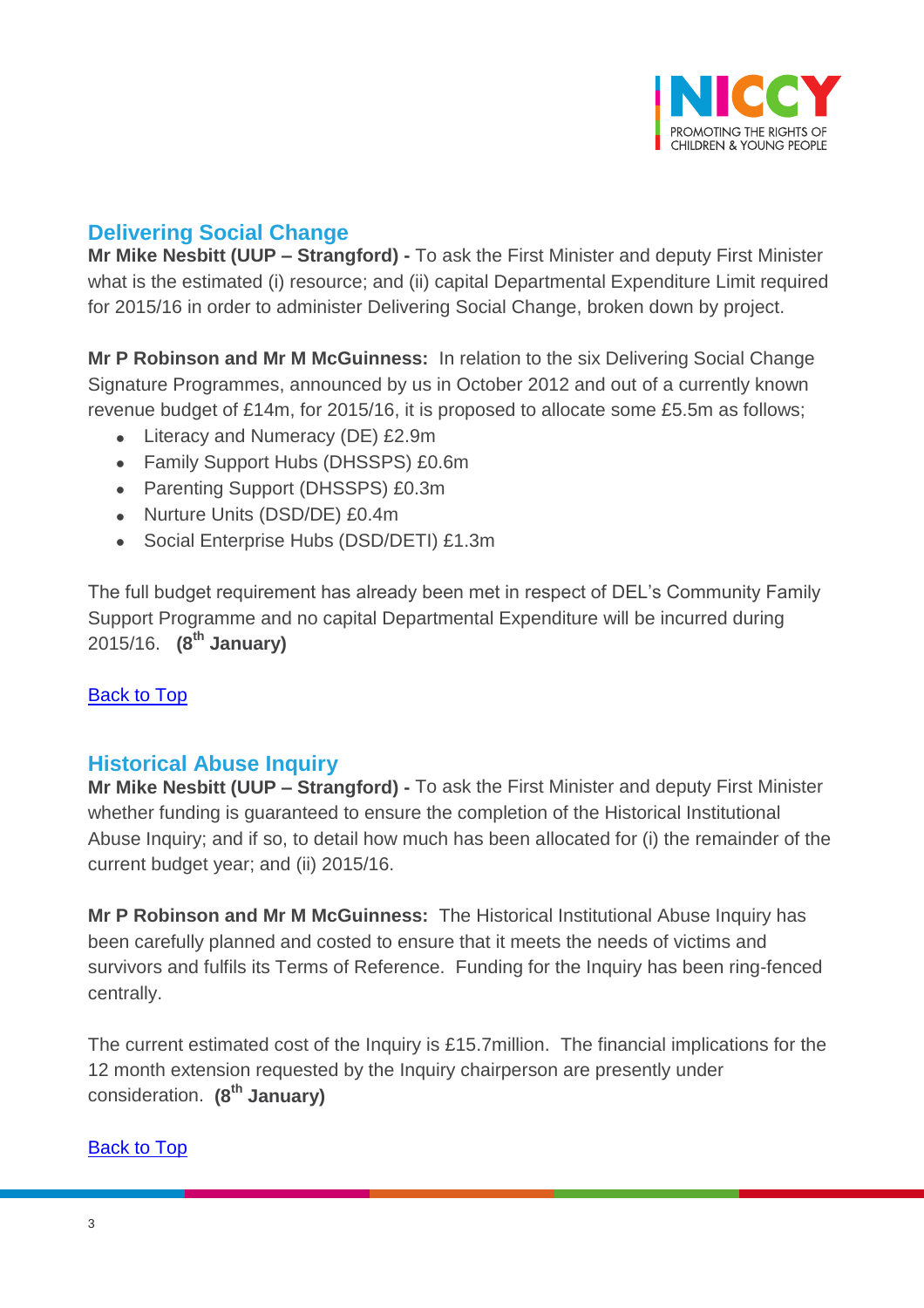

## **Department of Education**

#### <span id="page-3-0"></span>**Awareness of Domestic Abuse Educational Programmes**

**Ms Claire Sugden (IND – East Londonderry) -** To ask the Minister of Education to detail the existing educational programmes which raise awareness of domestic abuse among young people; and whether he plans to introduce further programmes.

**Mr O'Dowd (The Minister of Education):** The Department supports education and awareness-raising through a number of approaches:

- DE funds the Women's Aid Federation for the delivery of the 'Helping Hands' programme which addresses challenging issues for children of personal space, safety, planning, and awareness of acceptable and unacceptable behaviours. It supports the aims and objectives of the Primary Curriculum at Key Stages 1 and 2 and is designed for children aged between 8 and 11. Included within this is 'Social Guardians' training for primary teachers, allowing them to deliver and support the 'Helping Hands' programme.
- The Department also supports schools through the 'iMatter' Programme, in promoting resilient emotional health for all pupils by providing advice and support to post-primary aged pupils on issues such as sex abuse, domestic violence and abusive relationships.
- My Department is a contributor to the DHSSPS-led draft Domestic Violence and Sexual Abuse Strategy Section 2 of the draft contains 4 agreed priorities for Education viz:
- Teachers will have the necessary skills to teach about sensitive subjects, including child abuse, domestic and sexual violence.
- Teachers will be alert to pupils experiencing distress and trained to respond appropriately.
- Teachers will have access to a range of age appropriate and evaluated resources to support the teaching and learning of sensitive subjects and;
- Quality assurance arrangements will be established to ensure that the preventative curriculum offered in schools is effective.

These priorities will largely fulfilled by a project that has been commissioned from the NSPCC to develop an 'effective preventative education programme' involving a learning package of training, development and support for schools to implement delivery of 'keeping safe' messages to all primary school aged children.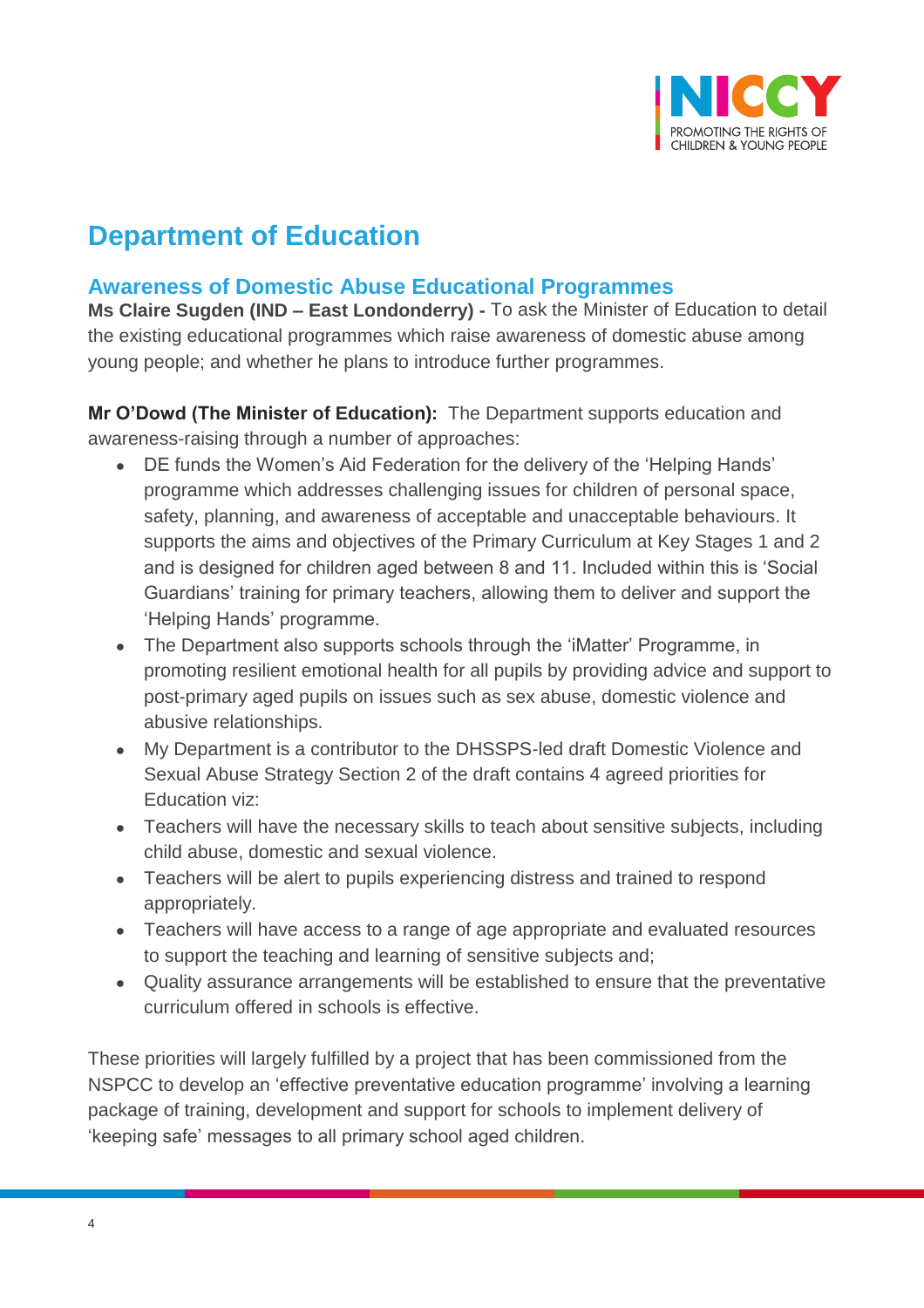

The project will involve the development, roll-out and evaluation of a comprehensive Continuing Professional Development package of training, development and ongoing support for school leaders, teaching and nonteaching staff, and parents in the primary school sector. **(9th January)**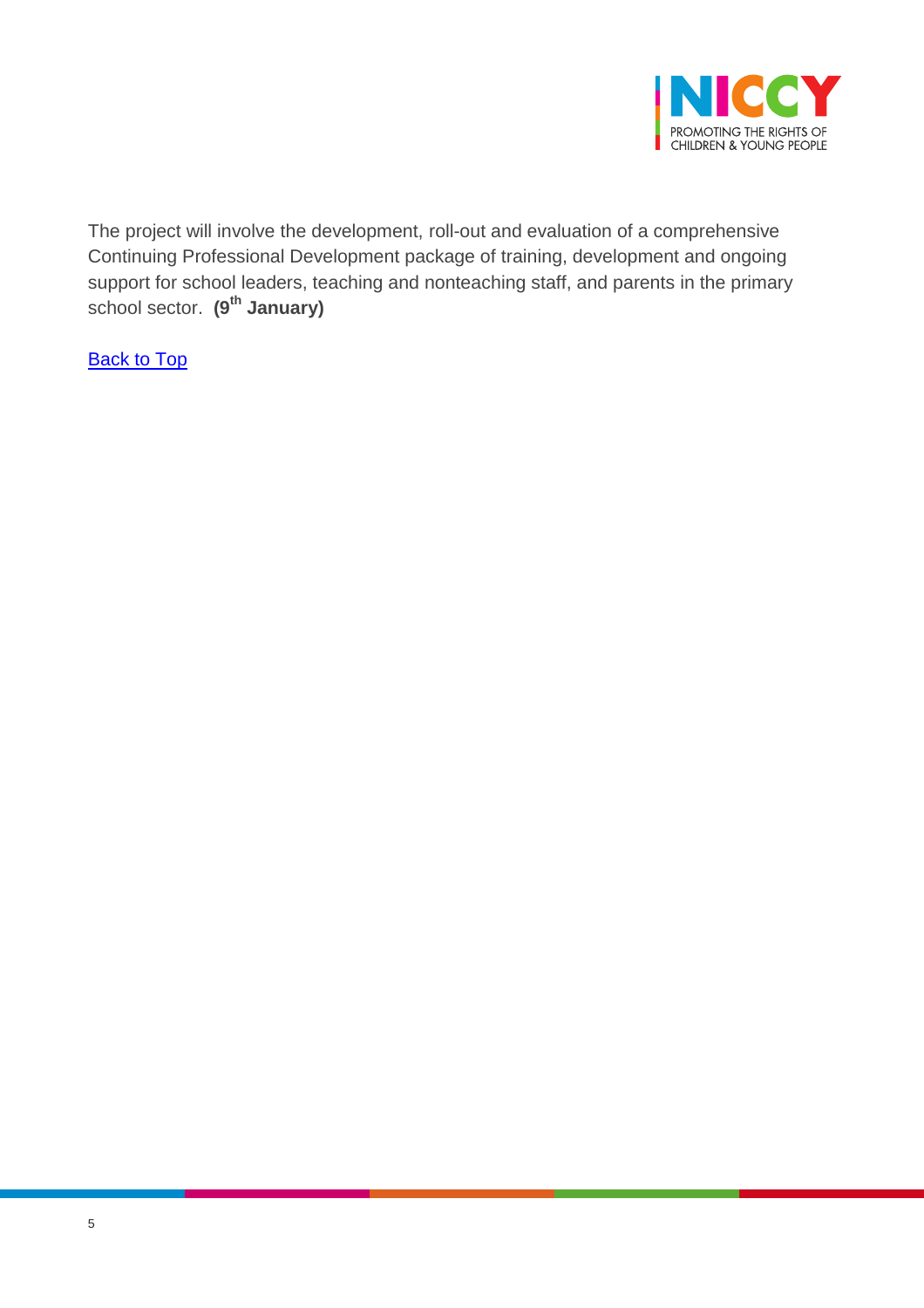

## **Department of Health**

### <span id="page-5-0"></span>**Stopping Domestic and Sexual Violence and Abuse Strategy**

**Ms Claire Sugden (IND – East Londonderry) -** To ask the Minister of Health, Social Services and Public Safety for an update on the Stopping Domestic and Sexual Violence and Abuse Strategy.

**Mr J Wells (The Minister for Health, Social Services and Public Safety):** A public consultation exercise on the Stopping Domestic and Sexual Violence and Abuse Strategy launched on 15 January 2014 and officially closed on 11 April 2014. The consultation received 69 responses.

All 69 consultation responses, as well as a summary Consultation Response Report, were published on the Department's website on 26 November 2014.

The Strategy is on course for publication in March 2015. **(8th January)**

[Back to Top](#page-0-0)

#### <span id="page-5-1"></span>**Medical Treatment outside Northern Ireland**

**Mr Robin Swann (UUP – North Antrim) -** To ask the Minister of Health, Social Services and Public Safety, pursuant to AQW 38997/11-15, whether the Board is producing a new policy or adapting an existing one on the subsistence and travel needs for families travelling outside of Northern Ireland for their child's medical treatment; and whether the Health and Social Care Board consulted with relevant organisations on this policy.

**Mr J Wells (The Minister for Health, Social Services and Public Safety):** The Health and Social Care Board's (HSCB) current approach to reimbursement for patient travel and subsistence costs is based on the policies used by legacy Health and Social Services Boards prior to their amalgamation into one regional Board. The Board now proposes to formalise these into one formal policy which will be publicly available on its website. This policy, which will apply to all patients and not just paediatric patients, will be the subject of a formal engagement exercise with relevant stakeholder groups and with a representative sample of patients who have previously sought reimbursement for costs associated with treatment outside Northern Ireland. **(8th January)**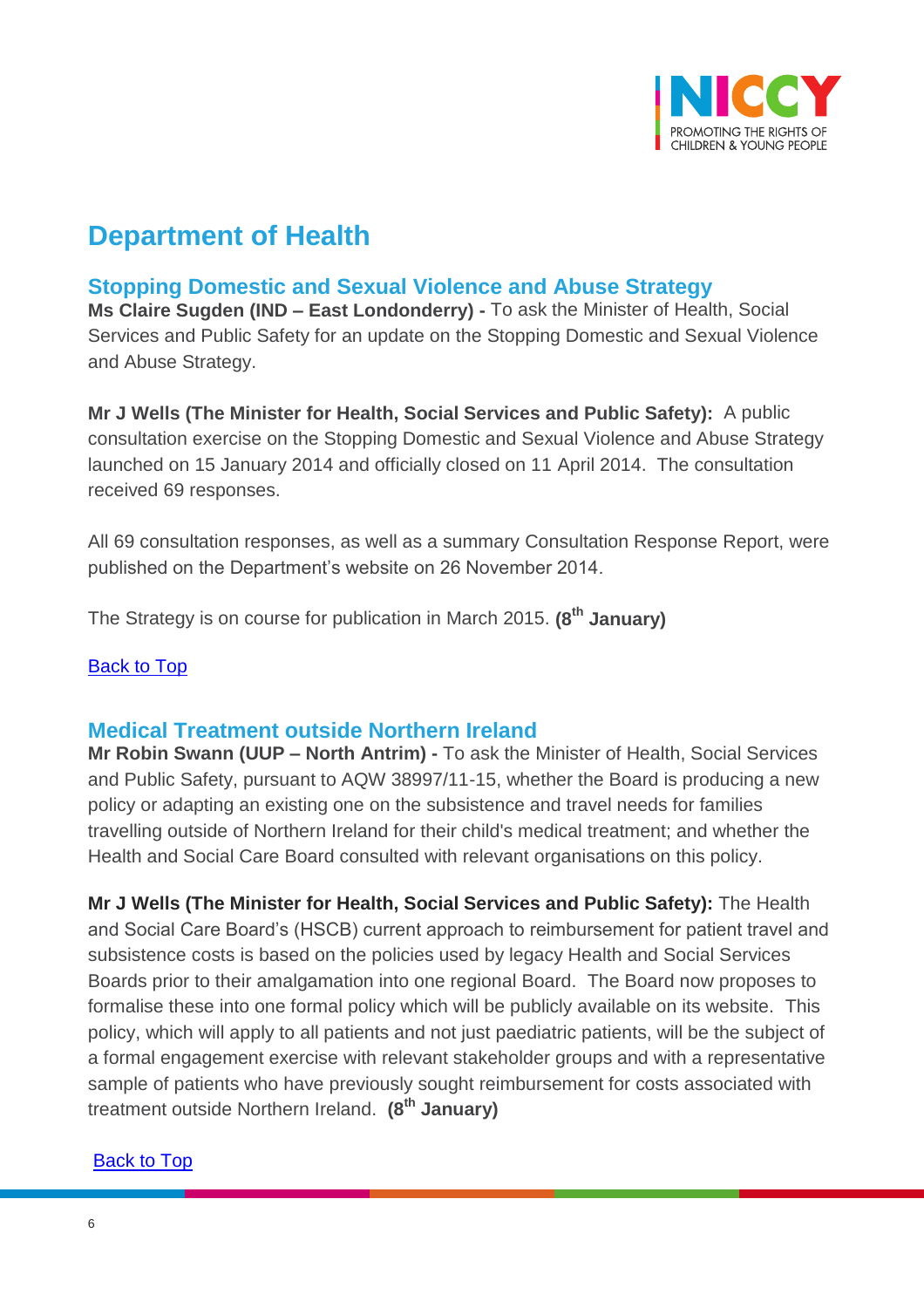

### <span id="page-6-0"></span>**Child's Heart Surgery or Treatment**

**Mr Robin Swann (UUP – North Antrim) -** To ask the Minister of Health, Social Services and Public Safety, pursuant to AQW 38999/11-15, to detail the average length of stay for families travelling outside of Northern Ireland for their child's heart surgery or treatment.

**Mr J Wells (The Minister for Health, Social Services and Public Safety):** The average length of stay for families travelling outside of Northern Ireland for their child's heart surgery or treatment is 16 days (17 days if travel time is included). The length of stay depends on the treatment needs of the patient, and varies between 1 and 116 days. **(8th January)**

[Back to Top](#page-0-0)

### <span id="page-6-1"></span>**Respite Services in Omagh and Derry City**

**Mr Fearghal McKinney (SDLP – South Belfast) -** To ask the Minister of Health, Social Services and Public Safety to detail (i) the number of children receiving; and (ii) the cost of respite services in (a) Omagh; and (b) Derry City.

**Mr J Wells (The Minister for Health, Social Services and Public Safety):** 51 children are availing of residential respite services in Avalon House, Omagh (8 bedded unit). In 2013/14, the total annual running cost of statutory residential respite services at Avalon House, Omagh was £647,606.

34 children are availing of residential respite services in The Cottages, Londonderry, (6 bedded unit). In 2013/14, the total annual running cost of statutory residential respite services at The Cottages, Londonderry, was £531,935. **(8th January)**